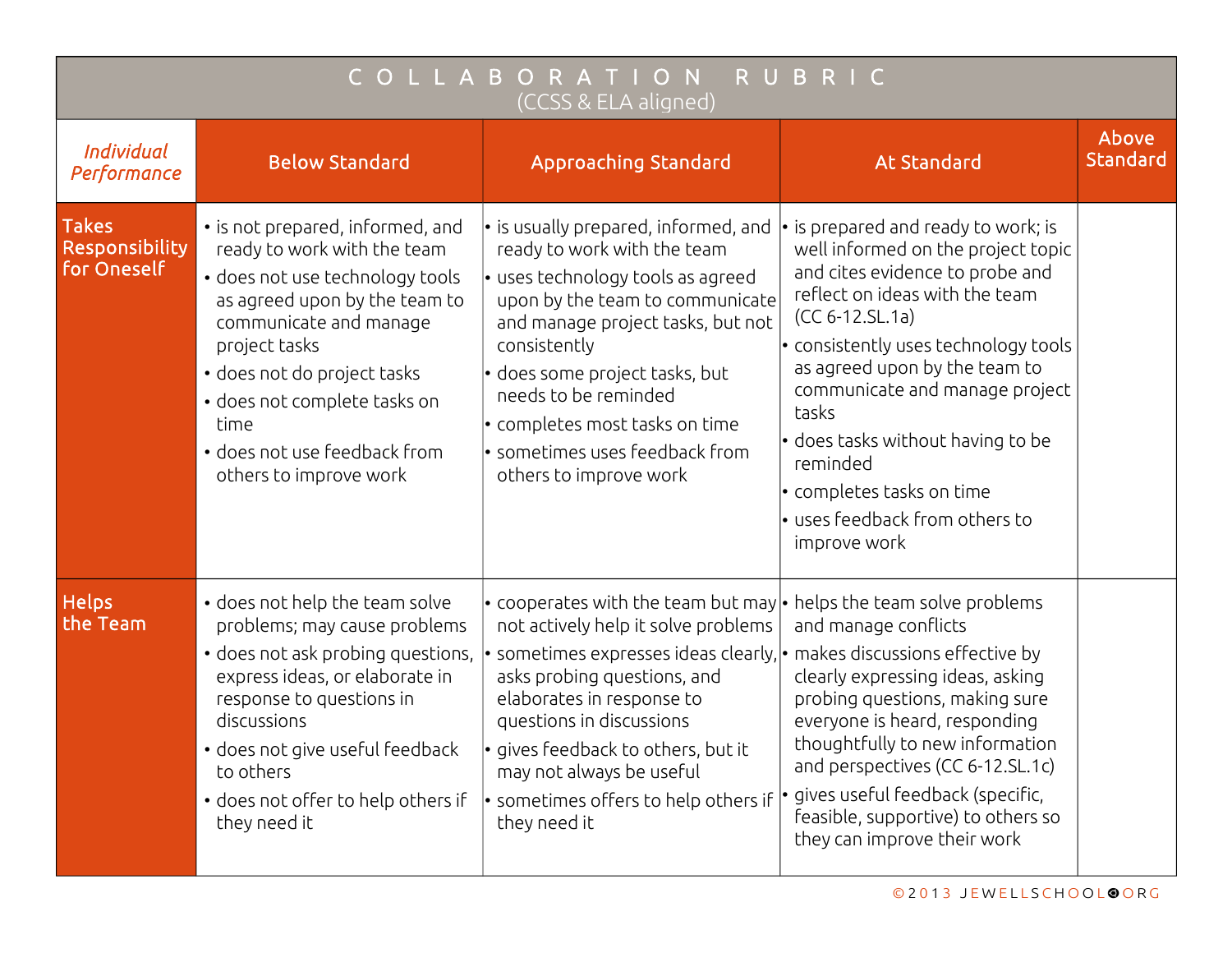| <b>Respects</b><br><b>Others</b>          | • is impolite or unkind to<br>teammates (may interrupt,<br>ignore ideas, hurt feelings)<br>• does not acknowledge or<br>respect other perspectives                                                                                                                                                           | • is usually polite and kind to<br>teammates<br>• usually acknowledges and respects<br>other perspectives and disagrees<br>diplomatically                                                                                                                                                                                                                                                                                                               | • is polite and kind to teammates<br>· acknowledges and respects other<br>perspectives; disagrees<br>diplomatically                                                                                                                                                                                                                                                                                                                                                |                   |
|-------------------------------------------|--------------------------------------------------------------------------------------------------------------------------------------------------------------------------------------------------------------------------------------------------------------------------------------------------------------|---------------------------------------------------------------------------------------------------------------------------------------------------------------------------------------------------------------------------------------------------------------------------------------------------------------------------------------------------------------------------------------------------------------------------------------------------------|--------------------------------------------------------------------------------------------------------------------------------------------------------------------------------------------------------------------------------------------------------------------------------------------------------------------------------------------------------------------------------------------------------------------------------------------------------------------|-------------------|
| <b>Team</b><br>Performance                | <b>Below Standard</b>                                                                                                                                                                                                                                                                                        | <b>Approaching Standard</b>                                                                                                                                                                                                                                                                                                                                                                                                                             | <b>At Standard</b>                                                                                                                                                                                                                                                                                                                                                                                                                                                 | Above<br>Standard |
| Makes and<br><b>Follows</b><br>Agreements | • does not discuss how the team<br>will work together<br>• does not follow rules for<br>collegial discussions,<br>decision-making and conflict<br>resolution<br>• does not discuss how well<br>agreements are being followed<br>· allows breakdowns in team<br>work to happen; needs teacher<br>to intervene | • discusses how the team will work<br>together, but not in detail; may<br>just "go through the motions"<br>when creating an agreement<br>• usually follows rules for collegial<br>discussions, decision-making, and<br>conflict resolution<br>· discusses how well agreements<br>are being followed, but not in<br>depth; may ignore subtle issues<br>• notices when norms are not being<br>followed but asks the teacher for<br>help to resolve issues | $\cdot$ makes detailed agreements about<br>how the team will work together,<br>including the use of technology<br>tools<br>• follows rules for collegial<br>discussions<br>(CC 6-12.SL.1b), decision-making,<br>and conflict resolution<br>• honestly and accurately discusses<br>how well agreements are being<br>followed<br>takes appropriate action when<br>norms are not being followed;<br>attempts to resolve issues without<br>asking the teacher for help |                   |
| Organizes<br><b>Work</b>                  | · does project work without<br>creating a task list<br>• does not set a schedule and<br>track progress toward goals and<br>deadlines                                                                                                                                                                         | • creates a task list that divides<br>project work among the team, but<br>it may not be in detail or followed<br>closely                                                                                                                                                                                                                                                                                                                                | • creates a detailed task list that<br>divides project work reasonably<br>among the team (CC 6-12.SL.1b)                                                                                                                                                                                                                                                                                                                                                           |                   |